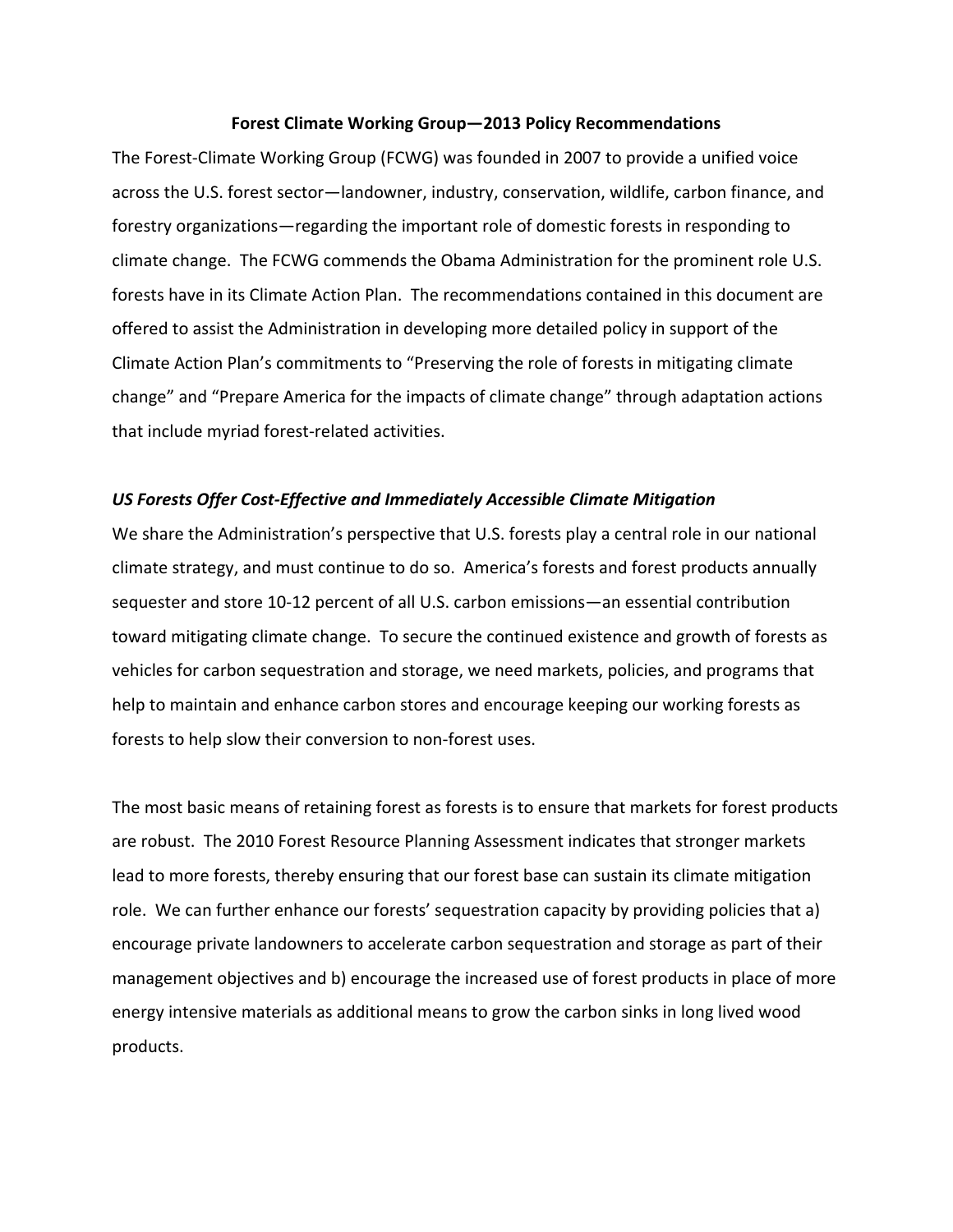## *Adapt US Forests to Changing Climate*

We share the Administration's perspective that forests face new stresses from accelerating climate change, including increased threats from invasive species, pests, pathogens, extreme weather, wildfire and shifting forest systems. Existing planning and policy tools can be used to help private landowners and public agencies effectively address forest adaptation to a changing climate, but must be adequately funded. In particular, many of these stresses can be addressed through tools that encourage active and adaptive forest management. Addressing forest adaptation will sustain our forests' ability to sequester and store carbon. Equally important, addressing forest adaptation will maintain other forest-based ecosystem services potentially at risk from climate change, including public drinking water supplies, forest products, wildlife habitat, and recreation opportunities.

## *Developing a Policy Response*

The participants in the Forest-Climate Working Group are engaging in a new round of facilitated consensus dialogues to develop recommendations that, if adopted, we believe would help achieve the goals in the Administration's Climate Action Plan. As a first step, the section below articulates in detail a set of "initial recommendations" drawn from the Forest-Climate Working Group's previous recommendations to the Administration through various letters and direct communications. These initial recommendations focus on potential administrative policy measures to support a range of forest carbon and adaptation activities in three broad categories:

- 1. *Retaining* forests as forests
- 2. *Restoring and adaptively managing* forests to make them more resilient to climatedriven forest stressors
- 3. *Reforesting and afforesting* marginal lands and damaged forests to expand America's forest land base

Based on our most recent dialogues, we believe there are additional steps that the Administration could undertake to more fully capture the benefits of forests and forest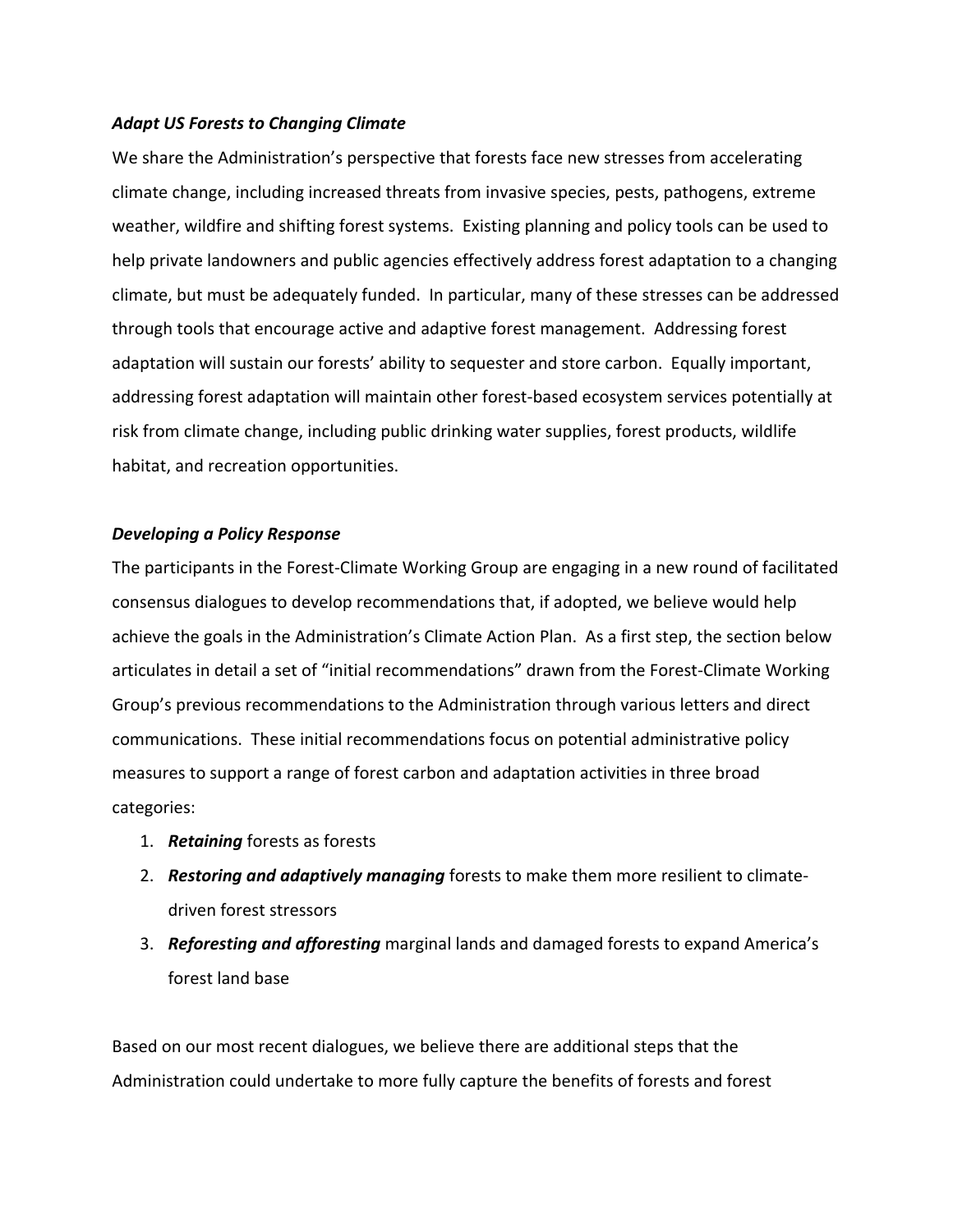products as part of the climate change solution. We are currently developing a set of additional recommendations to capture these new opportunities. We expect to finalize these additional recommendations over the summer of 2013, and will convey them to the Administration in a supplemental document as soon as possible. We expect these additional recommendations to include proposals to:

- Maintain or improve forest-related elements of the tax code and other legislative vehicles;
- Create long-term solutions to address growing wildfire issues and the challenge of wildfire funding, which threatens funding for other forest activities that also help mitigate and adapt to climate change;
- Recommend strategies for the nation's public forests that will help maintain and enhance carbon mitigation from these lands and foster climate resilience;
- Identify opportunities to advance forest-based renewable energy, such as biomass, where it can help manage and reduce greenhouse gas emissions; and
- Engage the nation's urban forests as part of the climate solution.

# **Initial Policy Recommendations to Support Effective Forest Carbon Mitigation and Adaptation**

The following set of initial policy recommendations, drawn from our past communications with the Administration, are intended to provide broad support for a diversity of forest activities retention, restoration and adaptive management, and reforestation and afforestation—that can help to leverage highly effective carbon mitigation and forest adaptation across the U.S. forest sector.

Provide Sound Data and Science: Designing, implementing and monitoring effective forestclimate activities requires information. This includes baseline forest data through the US Forest Service Forest Inventory and Analysis Program that characterizes the current forest base and helps illuminate trends. Scientific information developed through forest-climate research, such as climate-driven threats to forests as revealed by vulnerability assessments, is also essential. It is important the Administration continue to utilize agency capacities and prioritize programs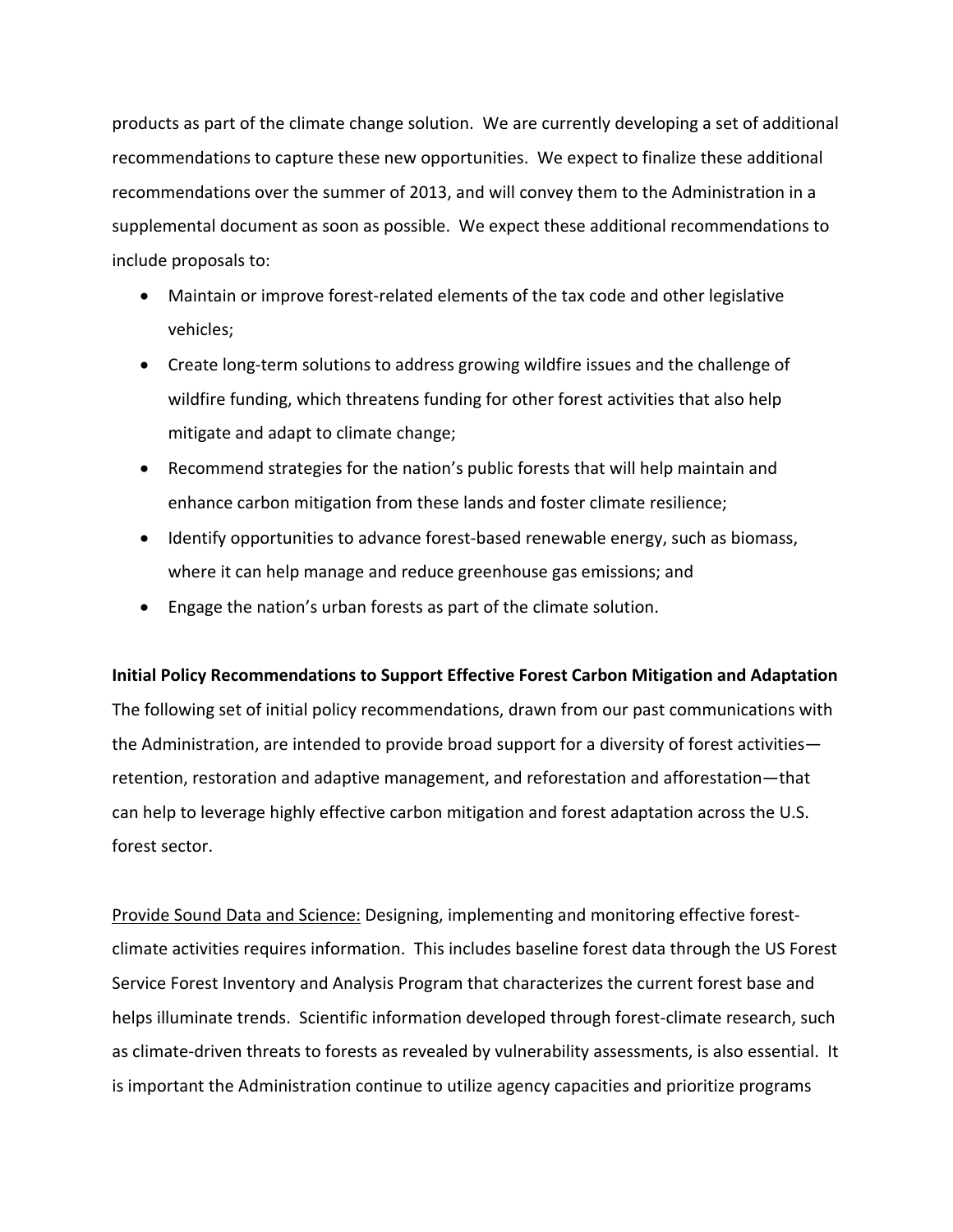that fund this analysis and research. It is also important for climate science to be integrated into decision support tools that help private landowners and public land managers understand and apply this complex information to their specific circumstances and objectives.

Promote the Use of Forest Products: Promoting the use of forest products from responsibly managed U.S. forests creates economic support for long-term forest ownership and sustainable management, which in turn results in carbon benefits by keeping forests as forests. In addition to the fundamental carbon sequestration benefits of maintaining our forests as forests through strong forest products markets, forest products also store carbon throughout their lifecycle and offer substitution benefits relative to other materials. A recent report from the United Nations Food and Agriculture Organization states that in the U.S. alone, wood-based housing avoided 135 million tons of CO2 emissions per year, with ample room to increase this figure. The report further states that a 2007 estimate of global substitution toward wood-based building avoids 483 million tons of CO2 emissions. To help keep forests as forests and capture the benefits of sequestering carbon in long-lived wood products, we specifically recommend:

- Establishing policies, including through Executive Order 13514, to encourage federal agencies to use wood from responsibly managed U.S. forests in building construction as one of many means to meet the agency-wide greenhouse gas emissions reductions goal of 17%.
- Promoting policies for building construction that encourage Life Cycle Assessment, including global warming potential, of building material choices.
- Promoting new and continued scientific research and Life Cycle Assessment, which will advance our understanding of wood's carbon efficiency and other benefits.
- Incorporating policies to encourage the use of wood from responsibly managed U.S. forests in federally-supported building construction like that supported by USDA Rural Development.

Support Markets for Carbon and Other Ecosystem Services: Carbon offsets are an important tool to help reduce greenhouse gas emissions in a cost effective manner. The Administration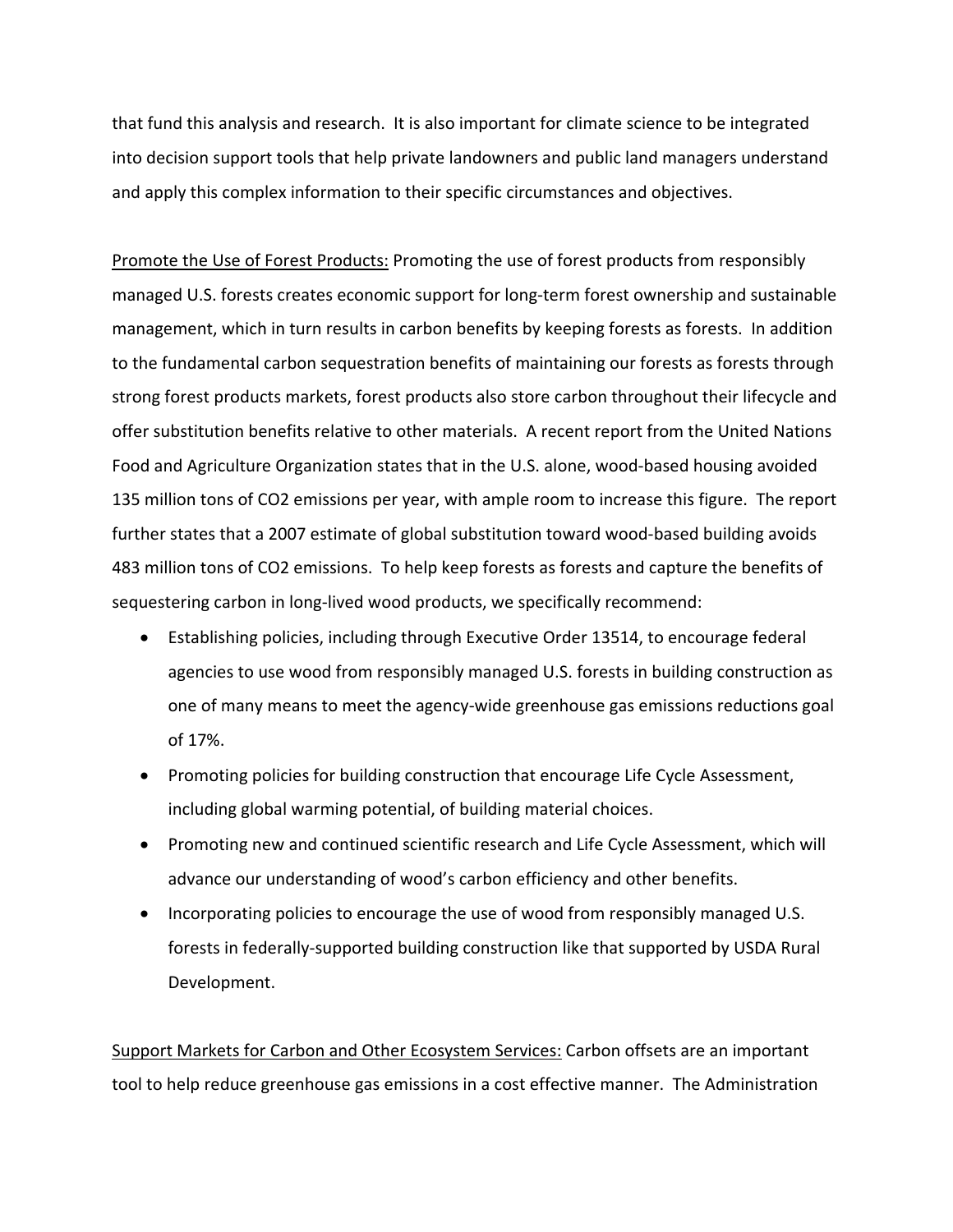could help expand carbon market opportunities by evaluating the potential for federal agencies to use carbon offsets as a tool to meet the carbon reduction requirements of Executive Order 13514. These carbon offsets should include a range of working forest carbon activities such as afforestation, reforestation, forest management that includes opportunities for long-lived harvested wood products from responsibly managed forests, and avoided deforestation. The Administration can also help to catalyze new ecosystem services markets through technical assistance and research, such as that offered by the USDA Office of the Chief Economist, and utilizing existing agency capacities to develop research and analytical support tools for proforma and carbon accounting.

Enhance Resources for Private Forest Owners: Managing and restoring forests in a changing climate will create new challenges and uncertainties. Federal agencies should enhance costshare, technical assistance and other tools that help private landowners achieve their objectives while also advancing carbon mitigation and adaptation. Key technical assistance and cost-share programs include the Forest Stewardship Program, Environmental Quality Incentives Program, Wildlife Habitat Incentives Program, and the Wetlands Reserve Program.

Utilize Existing Federal Grant Programs to Retain Forests: Provide support for federal programs that support forest retention, and where possible, align these programs around "climate smart" projects that specifically advance carbon mitigation and adaptation objectives. Relevant forest conservation programs include the Forest Legacy Program, Land and Water Conservation Fund, Community Forest Program, and Healthy Forest Reserve Program.

Develop Landscape-Scale Approaches and Collaborations: Developing "all lands, all hands" collaborations across large landscapes, such as the multi-state Climate Change Response Frameworks being led by the U.S. Forest Service in partnership with state foresters and other non-federal partners, can help guide an effective climate change response. Given the broad uncertainties about climate change, working across large forested landscapes allows a comprehensive approach to address potential climate shifts while maintaining forest carbon,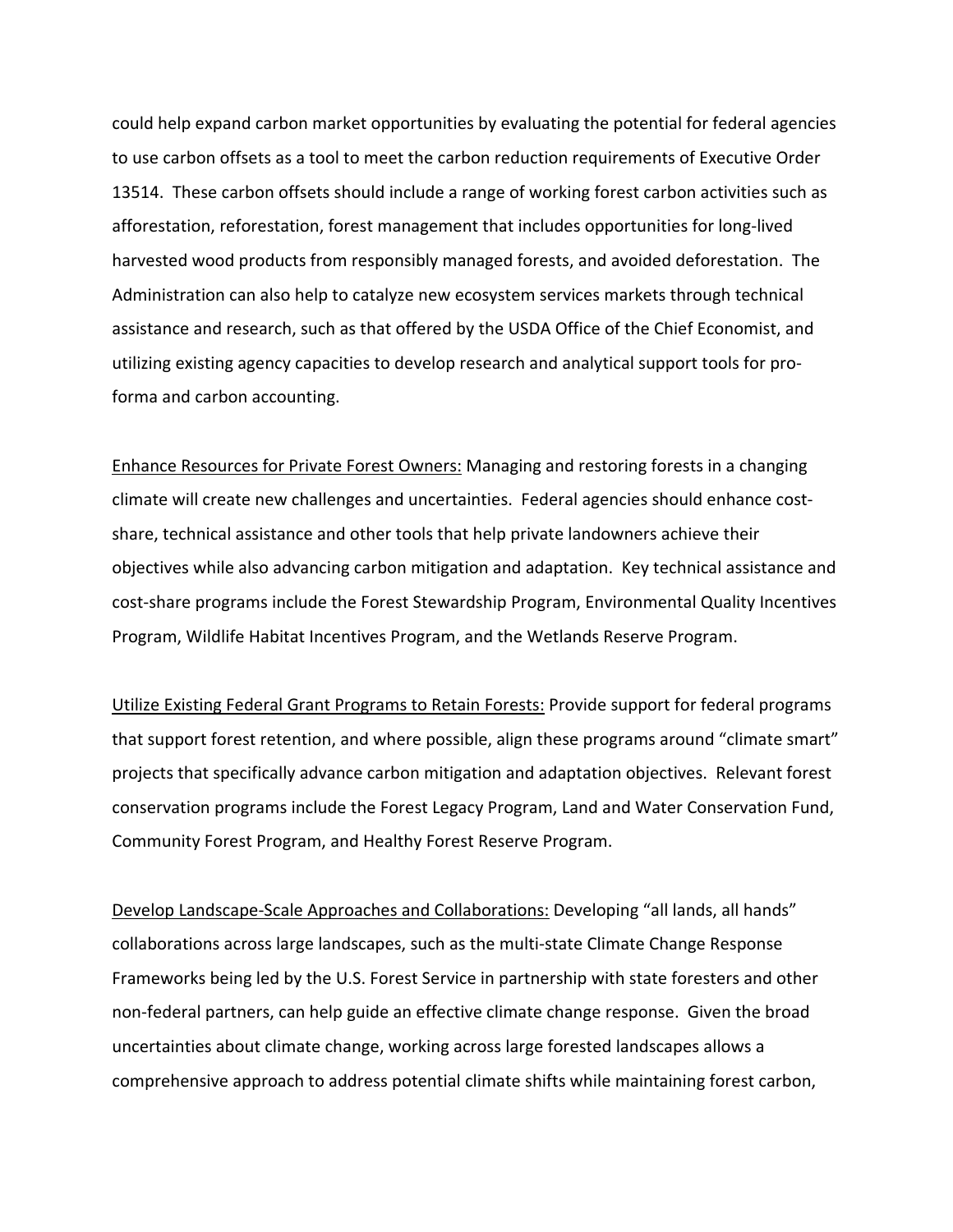forest products and other ecosystem services. Landscape-scale partnerships also offer efficiencies by dovetailing planning, projects, and resources from federal, state, local, and private interests into a leveraged and integrated effort.

#### **Looking Forward**

The overarching theme of our recommendations is to continue building on successful efforts to support a healthy and sustainable U.S. forest sector. The Intergovernmental Panel on Climate Change found, *"In the long term, a sustainable forest-management strategy aimed at maintaining or increasing forest carbon stocks, while producing an annual yield of timber, fiber or energy from the forest, will generate the largest sustained mitigation benefit."* As noted in the recommendations above, some new climate-specific tools will also be needed to maintain sustainable forestry in an unstable climate. This includes the integration of climate science into decision support tools that can help private landowners and public land managers to navigate the changes ahead while keeping our forests robust and maintaining the forest outputs key to our country.

We look forward to dialogue with the Administration regarding these recommendations and the more granular policy development needed to implement them. We also look forward to conveying additional administrative and legislative recommendations by the end of summer 2013 that can build on the foundational recommendations above.

Sincerely, **American Forest Foundation American Forests American Bird Conservancy C2I, LLC Green Diamond Resource Company Hardwood Federation Lyme Timber Company**